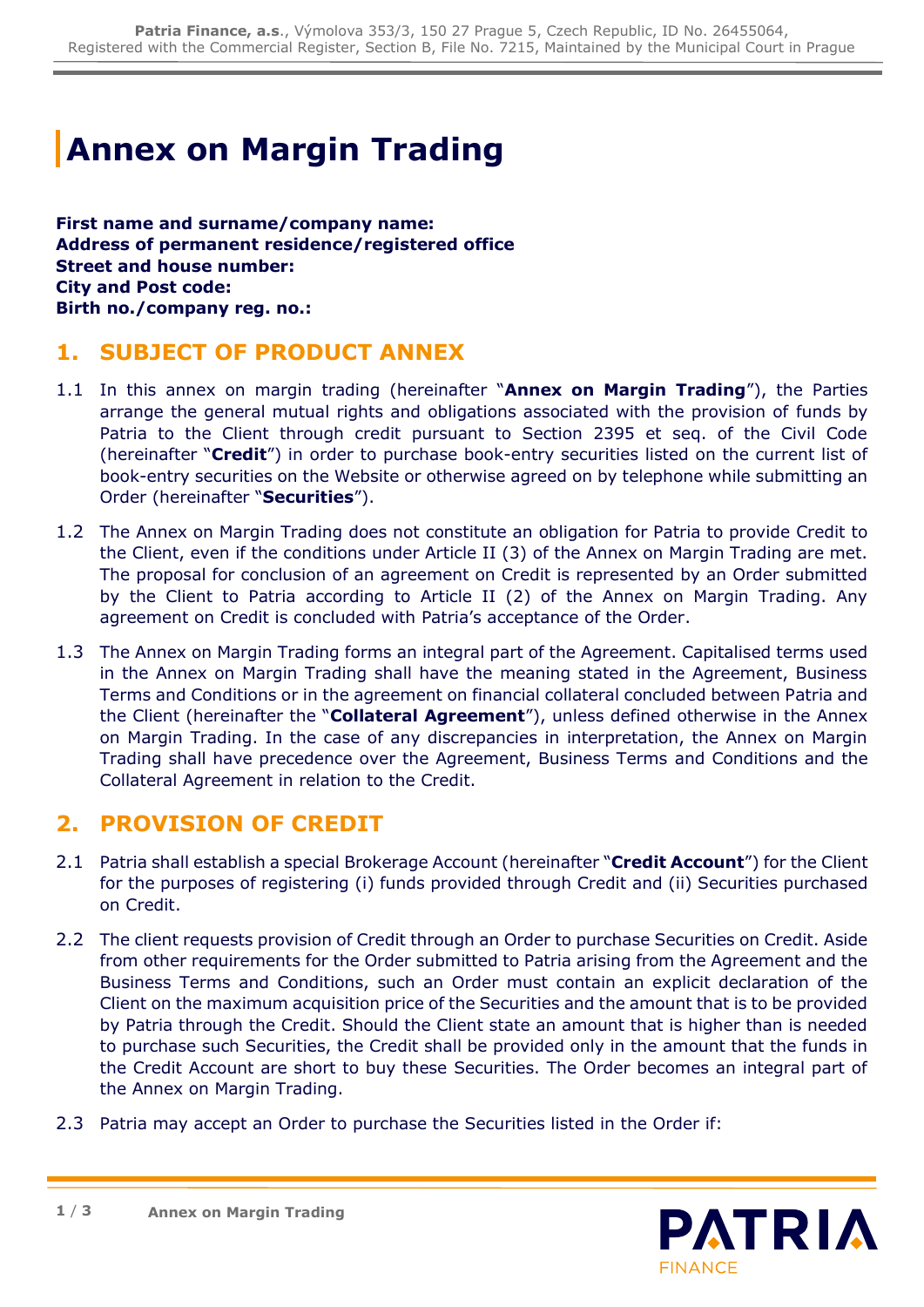- a) the Client has concluded a Collateral Agreement with Patria and this Collateral Agreement is in effect at the time the Order is made;
- b) all due and not yet due Debts are sufficiently secured according to the Collateral Agreement;
- c) the Client has Cash Collateral or Asset Collateral in the Credit Account in such volume that the ratio of the purchase price for the Securities acquired on Credit on the basis of the Order to the overall value of Collateral in the Credit Account after the Order has been executed will be equal to or higher than the Initial Collateral Value, unless Patria permits the Client a lower value of Collateral, even by phone. If the Client submits an Order to purchase further Securities on Credit and the prior Credit has not yet been paid back, the total value of Collateral in the Credit Account must total at least the Initial Collateral Value in relation to the total amount of Credit;
- d) the sum of all due and not yet due Debts of the Client to Patria does not exceed the limit for credit exposure set unilaterally by Patria in relation to this Client;
- e) the Client has confirmed that (i) it is familiar with this product annex, including the risks associated with margin trading and (ii) it understands this product annex and accepts these risks; and
- f) the Client has requested that Patria activate the service of providing Credit.
- 2.4 Drawing of the Credit takes place with execution of the Order by Patria. In the confirmation of execution of the Order, Patria will state through the Business Application the amount of Credit drawn based on the Order and the total amount of all Credit corresponding to the negative balance in the cash component of the Credit Account.

## **3. RIGHTS AND OBLIGATIONS FOR DURATION OF CREDIT**

- 3.1 The Client is obliged to return the funds from the provided Credit and pay interest on the provided Credit in the amount laid down in the List of Tariffs.
- 3.2 The Client is entitled to pay off the Credit or part thereof at any time.
- 3.3 Patria is entitled to demand the Credit or part thereof be paid back at any time, including accessories thereto. The Credit shall become payable at the moment insolvency proceedings in relation to the Client are commenced.
- 3.4 Interest is always payable at the end of the relevant calendar month. Should the Credit become due, the accrued interest shall also become due at the same moment. Interest due increases the negative balance in the cash component of the Credit Account.
- 3.5 Repayment of Credit takes place by transferring funds to the Credit Account.
- 3.6 The Credit shall be paid off at the moment the negative balance in the cash component of the Credit Account is settled.
- 3.7 Patria is entitled to unilaterally amend the list of Securities that can be traded using Credit.

INFORMATION ON RISKS: Trades concluded using credit (margin trades) are high-risk investment trades with a leverage effect. The Client deposits only a certain fraction of the value of the underlying asset, but incurs risk corresponding to the whole value of the underlying asset. In light of the risk it is necessary to consider judiciously whether margin trading is reasonable with regard